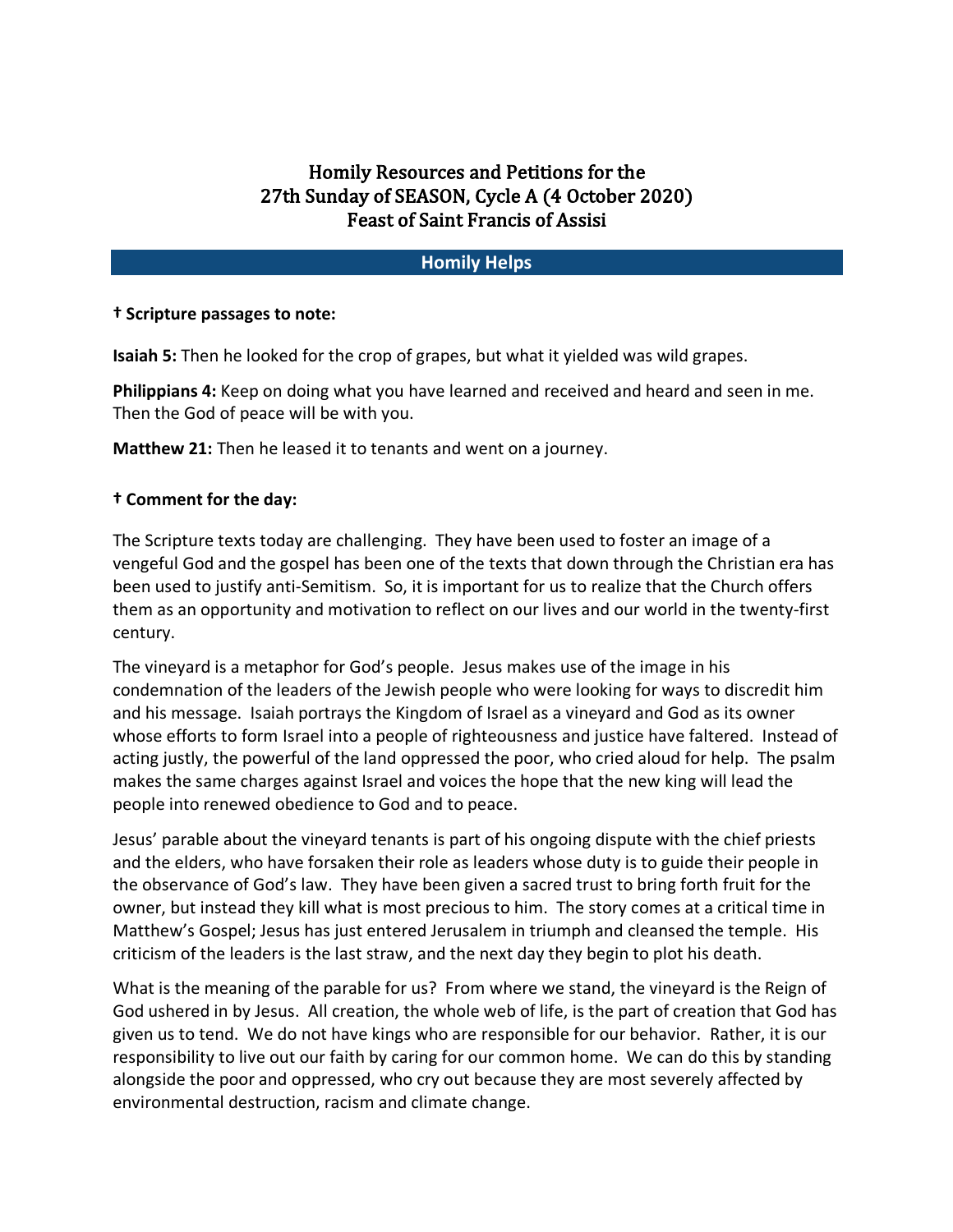The biblical communities were burdened by corrupt leadership which they were powerless to change. We have a chance at influencing our leaders by the way we vote, protest and take part in the political process. We can make choices in what we buy and how we live our lives, and these choices can promote the well-being of God's wonderful creation, along with all our sisters and brothers. If our choices are countercultural, we can expect criticism and opposition.

On this feast of Francis of Assisi, we are presented with a fantastic role model: a person who read the signs of the times and made choices that were very different from those of the people around him. He inspired thousands to follow him in the footsteps of Jesus, proclaiming the universal brotherhood and sisterhood of all peoples and of creation itself.

## **† Passages from Laudato Si' to note:**

I believe that Saint Francis is the example par excellence of care for the vulnerable and of an integral ecology lived out joyfully and authentically. (#10)

Francis helps us to see that an integral ecology calls for openness to categories which transcend the language of mathematics and biology, and take us to the heart of what it is to be human. (#11)

The urgent challenge to protect our common home includes a concern to bring the whole human family together to seek sustainable and integral development, for we know that things can change. The Creator does not abandon us: he never forsakes his loving plan or repents of having created us. (#13)

A politics concerned with immediate results, supported by consumerist sectors of the population, is driven to produce short-term growth. In response to electoral interests, governments are reluctant to upset the public with measures which could affect the level of consumption or create risks for foreign investment. The myopia of power politics delays the inclusion of a far-sighted environmental agenda within the overall agenda of governments… True statecraft is manifest when, in difficult times, we uphold high principles and think of the long-term common good. (#178)

Let us keep in mind the principle of subsidiarity which grants freedom to develop the capabilities present at every level of society, while also demanding a greater sense of responsibility of for the common good from those who wield greater power. (#196)

# **Related Prayers of the Faithful**

**Option 1:** That all people might enjoy the rights and privileges commensurate with their dignity as children of God, and take part in earth's abundant feast, let us pray to the Lord.

**Option 2:** That citizens hold our leaders accountable for creating policies that defend the earth, protect life and promote equality for all, we pray to the Lord.

### **Further Resources**